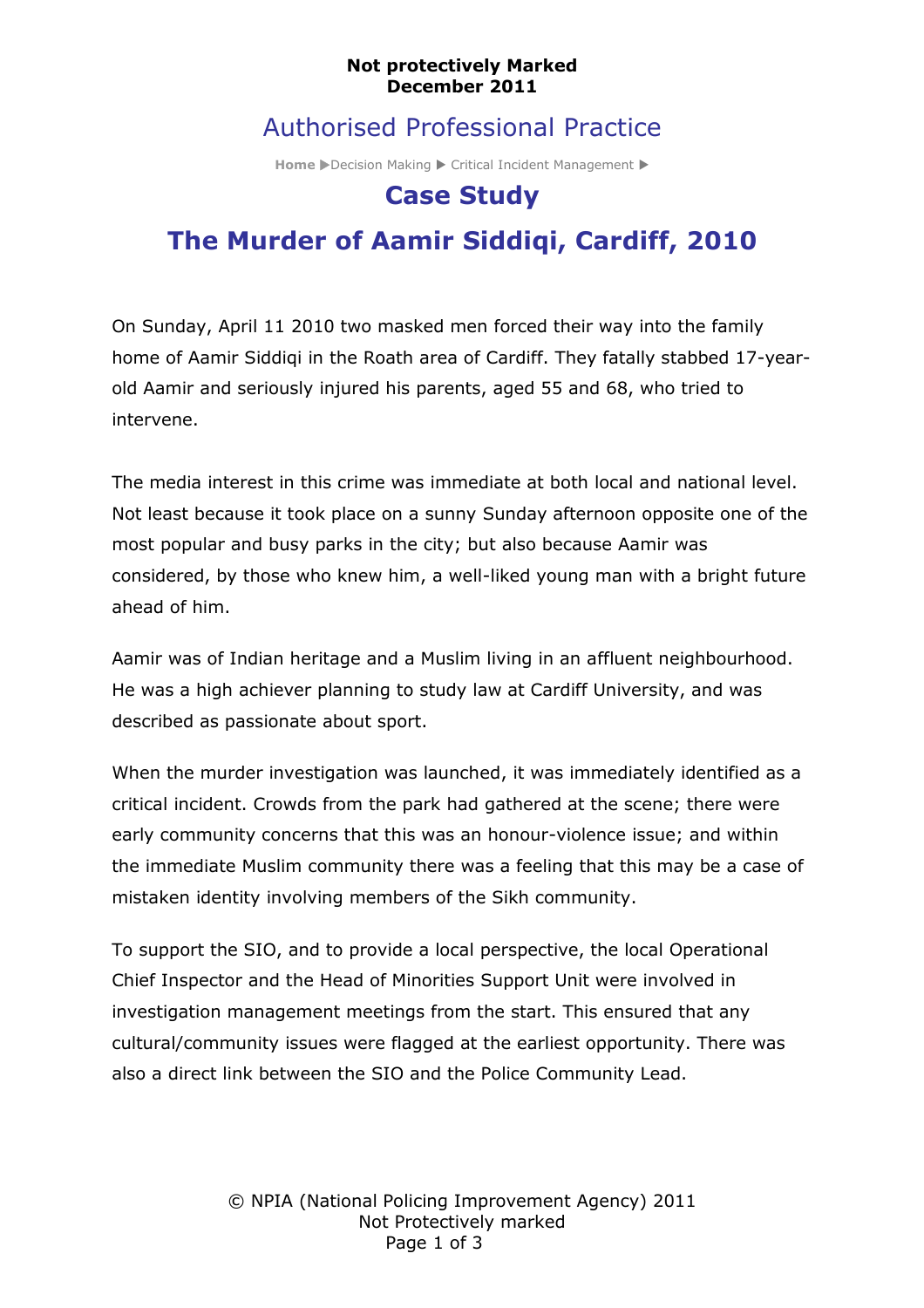#### **Not protectively Marked December 2011**

### **Community Intervention**

Links with local community contacts were already well-embedded within Cardiff and a lot of good relationships had been developed because of the neighbourhood policing model. When this incident happened, the key contacts within the Muslim and Sikh communities were, therefore, already in place.

### **Tactics**

 Early in the investigation, the BCU consulted community representatives from the immediate vicinity, together with a family representative, to determine the best way of 'talking' to the local community. As a consequence, a poster and leaflet appeal was arranged using Urdu as the main language. The appeal, including posters and leaflet drops in local shops, businesses, community centres, mosques and Guadwaras, was three-fold – a request for information; to provide an update on the investigation; and to provide a reassurance message.

 As a sign of respect, local Mosques and Guadwaras were offered a police presence during Friday prayers. The majority of Mosques took up this offer and local neighbourhood officers were present outside the Mosques on the Friday following the murder. This provided reassurance to communities and an opportunity for attendees to pass on any information.

 Some of Aamir's friends arranged a tribute football match in his memory, with local celebrities from Cardiff City FC attending. The community was consulted on whether a police presence was required. As a result, there was a low-key presence with plain-clothed and uniformed staff available to receive any information.

© NPIA (National Policing Improvement Agency) 2011 Not Protectively marked The media appeal from the police and Aamir's family was uploaded to YouTube as the community said this would be the easiest means of communication with the Asian communities. This would provide opportunities to communicate with people who did not purchase local/national newspapers, and who may have missed the local TV news, but would be able to access YouTube. Part of the appeal was spoken in Urdu by a family member.

Page 2 of 3